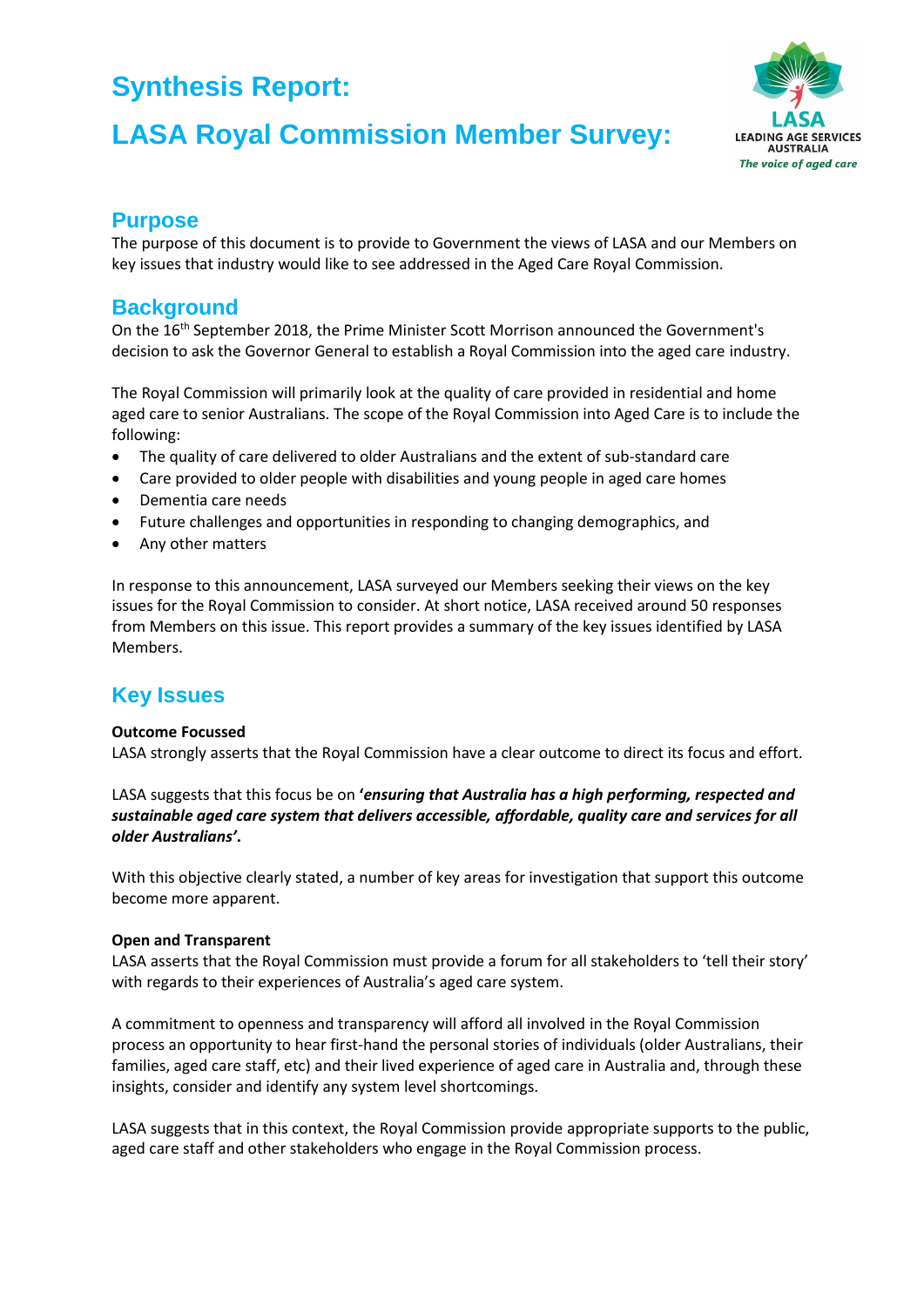# **LASA Royal Commission Member Survey:**



### **Safety and Quality**

Members urged the Royal Commission to investigate whether existing regulatory processes are sufficient to ensure safety, with concerns including an emphasis by regulatory bodies on paperwork over substantive results.

As one Member commented:

*"To what extent AACQA processes, especially risk identification, were sufficient to ensure a safe aged care system and whether inconsistencies in approaches and failings in oversight contributed to adverse events."*

Furthermore, Members also seek insight into the practices and behaviors of the AACQA. Noting one Member's comment:

*"Whether the increase in non-compliance is the result of an increase in poor care or if it is the result of reactionary behavior by the agency following Oakden and the Carnell Paterson review"*

Members also emphasised the need to build on previous work, particularly the recent Carnell Paterson Inquiry and the associated Government response, which is still in the process of implementation.

#### **Appropriate Funding**

A key message from Members was the need for the Royal Commission to investigate and understand the changing needs and expectations of older Australians and the resources the industry requires to respond to these challenges.

#### As one Member put it:

*"[the] Royal Commission needs to define the kind of care the nation wants to provide, and then work out how to fund it."*

Members have suggested that understanding the true cost of delivering care is a key area that must be explored, as this will also inform the adequacy or otherwise of current funding levels for residential care and home care.

Members also argued that the Royal Commission should investigate if there are any perverse incentives in the current funding model in residential care. In particular, exploring if the current model helps or hinders providers to promote and realise greater wellness outcomes for residents.

Finally, LASA suggests the impacts of changes to aged care funding arrangements by successive governments over recent years also need to be considered. These decisions included: changes to payroll tax supplement arrangements; changes to the Aged Care Funding Instrument (ACFI), and changes to the levels of indexation applied by Governments to aged care fees and charges.

#### **Workforce Matters**

Members encouraged the Royal Commission to investigate workforce issues noting the substantial actions already underway as part of the Aged Care Workforce Strategy. Issues identified included: upskilling and career pathways; promoting good workplace practices and culture; the adequacy of training and qualification standards; approaches to understanding staffing requirements that reflect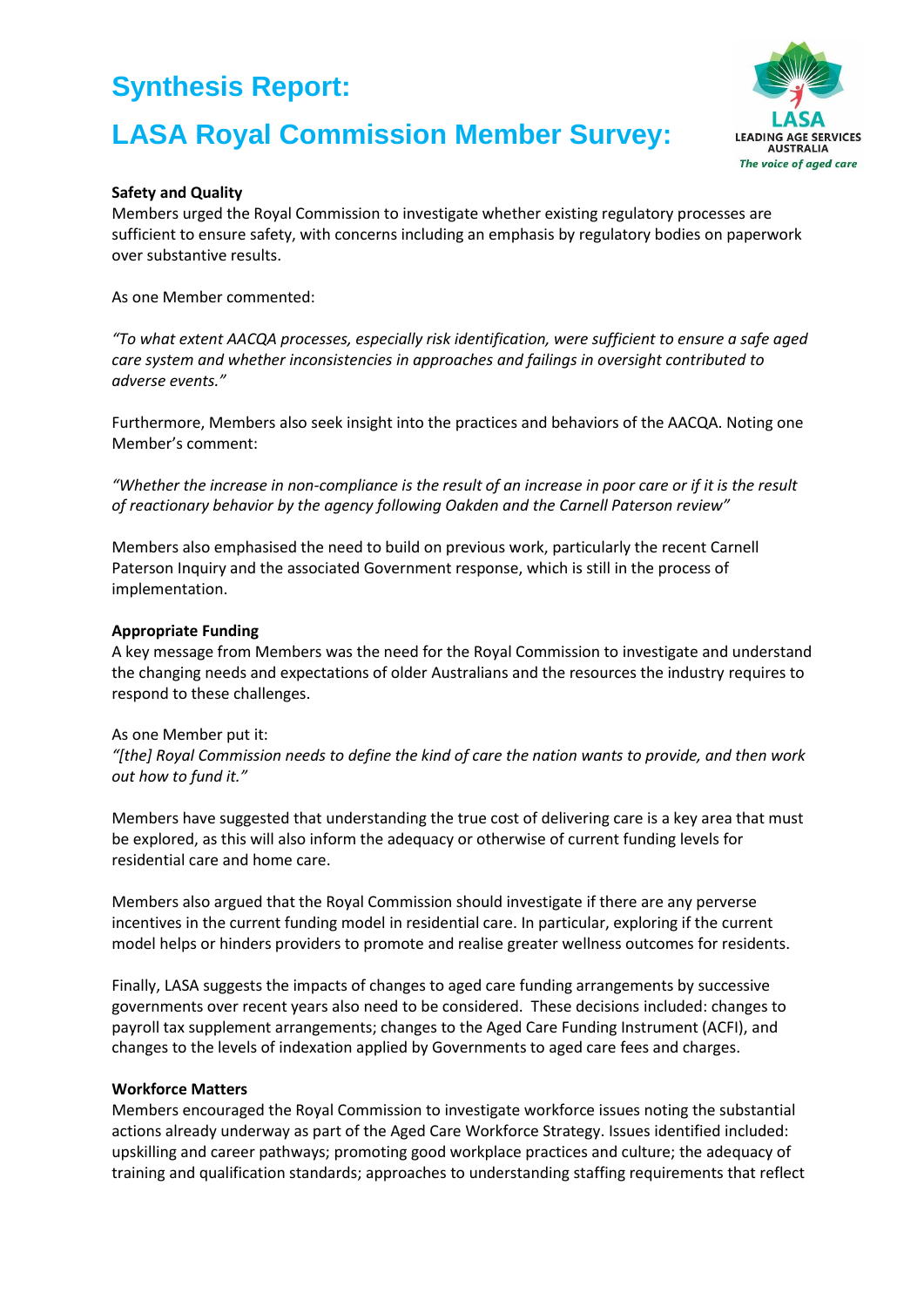# **LASA Royal Commission Member Survey:**



the complex and dynamic nature of resident needs; and, appropriate staffing mix and levels and appropriate remuneration.

One Member concludes:

*"identifying elements of a best-practice model of care that delivers a high quality of life for older Australians. In doing so, consider frailty, acuity, workforce planning, flexibility, transparency, education and supporting and valuing the workforce…"*

### **Access to Services**

Members were unanimous in their desire that the findings of the Royal Commission provide better outcomes and protections for vulnerable older Australians. This could be achieved by investigating the root cause factors underpinning issues that the industry is currently facing. One Member commented:

*"Assessing to what extent current supply constraints, pricing controls and funding arrangements are adequate to deliver the standard of care expected by senior Australians."*

In this context, specific focus needs to be given to access issues for: specific service types (eg: mental health care, palliative care, dementia care, etc); the unique needs of specific groups (eg: Aboriginal and Torres Strait Islanders, people with disabilities, CALD, LGBTI, and other groups); and, the needs of communities in specific locations (eg services and supports in regional, rural and remote areas).

### **Systems Interfaces**

Members argue that the Royal Commission needs to look at the whole aged care system and its interplay with other systems/services. The Royal Commission must consider and investigate the relationships and interdependencies between aged care services and primary care, acute care, ambulance services, allied health, pharmacy, disability care and other social services.

This is supported by a LASA Member commenting:

*"Access to and relationship with General Medical practices and broader health care and other allied health system areas have a huge impact on the quality of aged care and vice versa."*

### **Learn From the Past**

Members noted that the Royal Commission needs to have a thorough understanding of previous reviews and reforms to:

- Understand the journey of transformation currently underway in Australia's aged care system and consider the appropriateness of the principles driving reform – ageing in place; consumer choice; market-based competition; and, consumer contributions
- Examine key documents/processes/decisions that have shaped the current aged care system, including the Aged Care Act 1997, Caring for Older Australians, Living Longer Living Better, Aged Care Roadmap, Aged Care Blueprint, Tune Review, etc.
- Consider past reviews and recommendations, noting those that have not been acted upon.